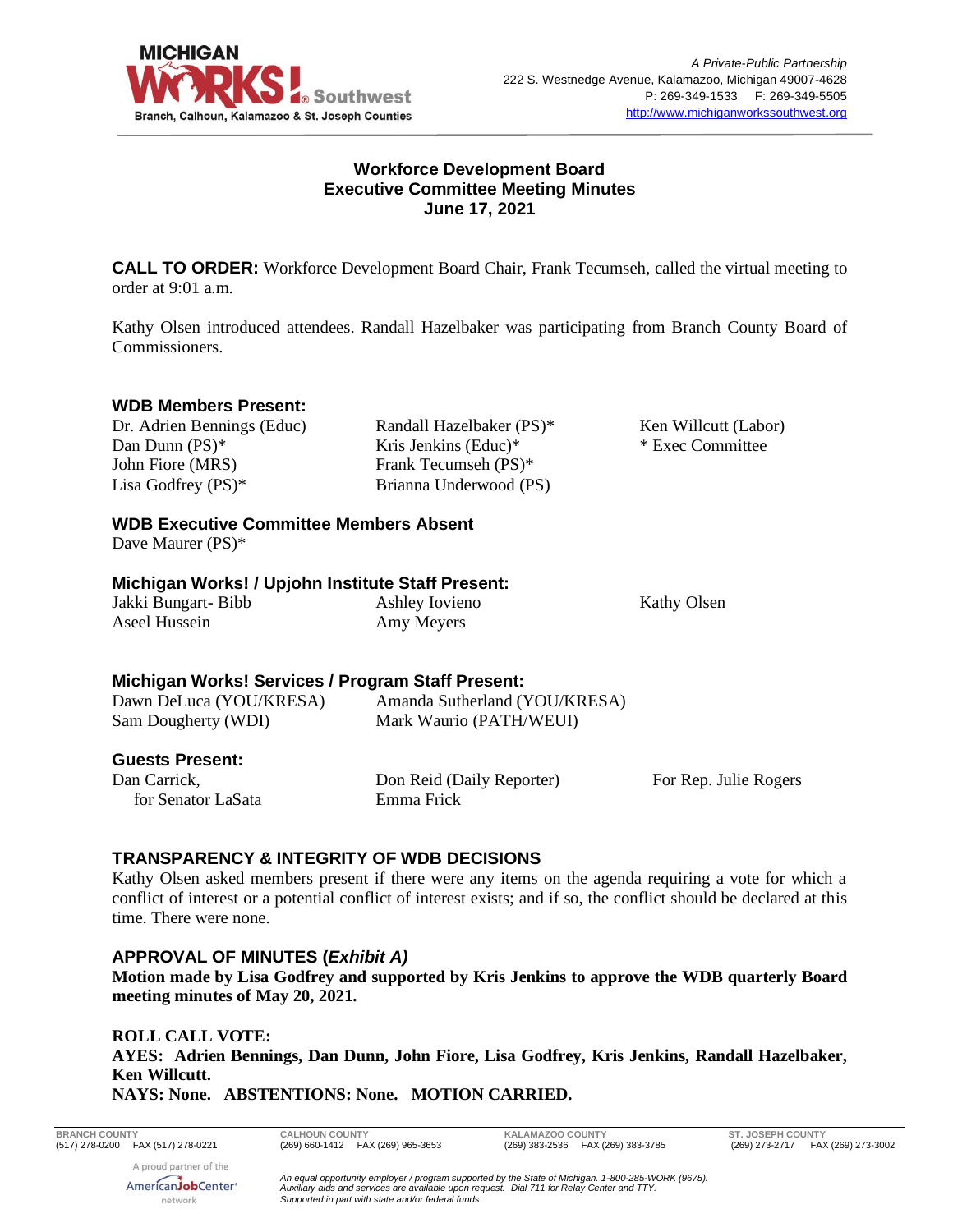## **CITIZENS' TIME**

None.

## **COMMITTEE REPORTS**.

**Monitoring Committee** – Dan Dunn reported the Monitoring committee met in May to review the Partnership. Accountability. Training. Hope. (PATH) Program and the Food Assistance Employment and Training (FAE&T) Program. The PATH program differs from many of the other workforce development programs in that participants are referred to the program by the Department of Health and Human Services (DHHS). One employer, Tricia Ryan from the YWCA, met with the committee and reported the YWCA was awarded a Going Pro Talent Fund grant to support individuals earning a Child Development Associate (CDA) early childhood credential. The current training cohort has 15 participants, and all are expected to be placed into employment. Two participants were also interviewed at the meeting, both were single mothers. One of the participants accomplished a short-term goal by enrolling in classes at Kalamazoo Valley Community College (KVCC) and achieved a 4.0. Long-term, she hopes to enroll in the nursing program and become a registered nurse. The second participant reported volunteering for Girls on the Run and working part-time at Ascension Health. She was currently working towards purchasing a vehicle and had a long-term goal of securing full-time employment. Both participants reported staff were extremely helpful and caring. The committee also met Mark Waurio, the newly hired manager of Direct Services. Mr. Waurio highlighted a participant who obtained employment at Calhoun County Medical Care Facility. Hilary Smigiel, Program Quality Monitor for PATH, gave a PowerPoint presentation that included information regarding client and career coach use of TuaPath, an online software designed specifically for TANF programs that allows for virtual program orientations and uploading of documents.

**Disability Awareness Resource Team (DART)** – John Fiore reported there were two presentations at the last DART meeting. The presentations covered the programs and services available through Michigan Rehabilitation Services (MRS) and the Bureau of Services for Blind Persons (BSBP). The presentations were recorded and the PowerPoints and link to the recording is available online. Regarding emerging issues related to employment and advocacy, Mr. Fiore reported advocacy work is currently occurring at the Federal level to expand Medicaid HCBS services, improve SSI payments, and fund national paid leave. These initiatives are being encouraged as part of COVID-19 recovery with an emphasis on disability services. There is also current state and national discussion around increasing the minimum wage. However, unless there are changes to resource and income limits, raising the minimum wage may lead to a lower overall household income for people with disabilities. Advocacy is needed on both sides of this issue. Housing Resources, Inc. shared information regarding COVID Emergency Rental Assistance (CERA) and the Veterans representative shared information regarding several programs targeting veterans and their families which include an Invest in Vets manufacturing and skilled trades networking event on June 10, 2021; a military friendly virtual job fair on June 25, 2021 and a virtual town hall on June 12, 2021, Women Veterans Day. DART members also discussed moving forward with expanding the availability of the Desktop Training modules to all Michigan Works! Agencies, as well as to employers.

#### **NEW BUSINESS WDB Plans**

### **Infrastructure Funding Agreements (Exhibits B)**

Amy Meyers reported under the Workforce Innovation and Opportunity Act (WIOA), the development and execution of Memorandums of Understanding (MOUs) with One-Stop partners is required. In accordance with the WIOA, the MOUs must include an Infrastructure Funding Agreement (IFA), which details how infrastructure costs for the One-Stop delivery system will be funded in the local area. The MOU is on a three-year period and is not up for Board review, as it was approved last year. However, the IFAs must be updated annually. All the partners who contribute to the infrastructure funding are identified as required by WIOA. They include Wagner Peyser, WIOA Title II, Adult Education, Unemployment Insurance, Perkins, and Veterans. The partner list for our local area has not changed since last year when the MOUs were approved. The infrastructure funding agreement outlines the infrastructure costs of all One-Stop Centers in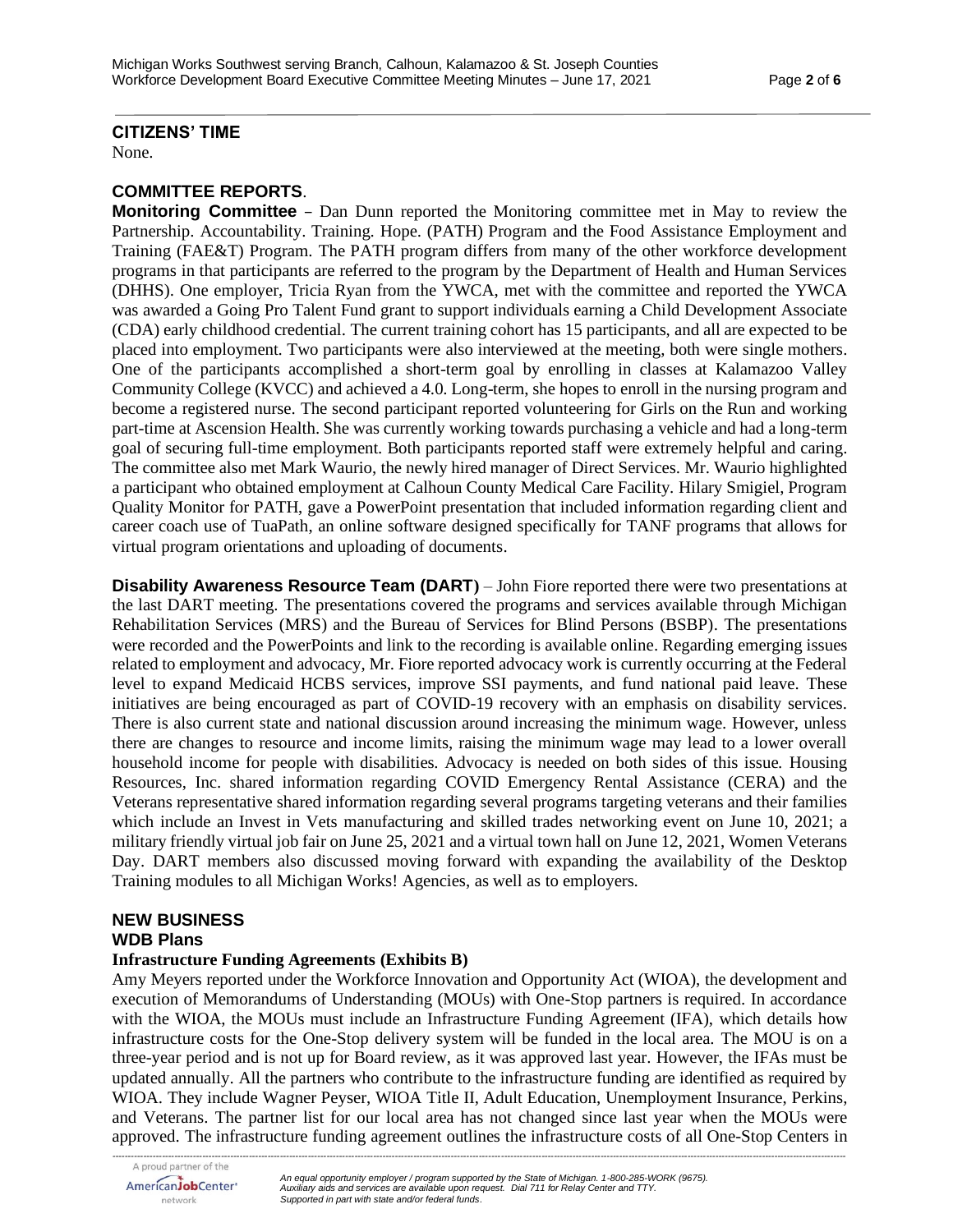the Michigan Works! Southwest area, which are defined as non-personnel costs that are necessary for the general operation of the One-Stop centers. The financial contribution of each partner was determined by a methodology set forth by the State, as outlined in the IFA document.

**Motion made by Randall Hazelbaker and supported by Dan Dunn to approve the Infrastructure Agreements (IFAs) under the Workforce Innovation & Opportunity Act (WIOA) of 2014 for the program year beginning July 1, 2021.**

**ROLL CALL VOTE: AYES: Adrien Bennings, Dan Dunn, John Fiore, Lisa Godfrey, Kris Jenkins, Randall Hazelbaker, Ken Willcutt. NAYS: None. ABSTENTIONS: None. MOTION CARRIED.**

#### **WDB Appointment (Exhibit C)**

Kathy Olsen requested Board consideration and approval of the appointment of Jose Orozco, Executive Director, Voces Battle Creek, with Evelia Bautista as his alternate, representing a community-based organization and Calhoun County for the balance of a two-year term, vacated by Ana Martinez, that began on October 1, 2020 and which ends on September 30, 2022.

**Motion made by Dan Dunn and supported by Dr. Adrien Bennings to approve the appointment of Jose Orozco, Executive Director, Voces Battle Creek, with Evelia Bautista as his alternate, representing a community-based organization and Calhoun County for the balance of a two-year term, vacated by Ana Martinez, that began on October 1, 2020 and which ends on September 30, 2022.**

#### **ROLL CALL VOTE:**

**AYES: Adrien Bennings, Dan Dunn, John Fiore, Lisa Godfrey, Kris Jenkins, Randall Hazelbaker, Ken Willcutt.**

**NAYS: None. ABSTENTIONS: None. MOTION CARRIED.**

#### **Future Meetings for 2021**

Frank Tecumseh reported that he and Dan Dunn met with Ben Damerow and Kathy Olsen to discuss transitioning back to in-person meetings. Although many of the COVID-19 restrictions have been lifted, the emergency order for the City of Kalamazoo is currently in effect through August 31, 2021. There was a consensus to move back to in-person meetings beginning in July. The meetings will be held at the Upjohn Institute with an option to attend remotely. Kathy Olsen reported the Institute has the technology available to be able to facilitate this hybrid meeting model. Mr. Tecumseh also reported the Open Meetings Act is currently being reviewed by legislators.

### **STAFF REPORTS**

### **Business Services Activities**

Ashley Iovieno reported on business services operations that included updates pertaining to the State Apprenticeship Expansion (SAE) Grant, a community event that will be held at LaCrone Park in Kalamazoo on June 26, 2021 [Note: the date was changed to July 17 due to inclement weather], and the Healthcare Consortium marketing campaign.

*State Apprenticeship Expansion (SAE) Grant* – The first update shared was in relation to the State Apprenticeship Expansion grant that has been mentioned at previous meetings. Michigan Works! Southwest is still waiting for the State to provide draft grant agreements. Staff were advised earlier this week that a draft agreement could be expected by the end of this week or early next week.

*-------------------------------------------------------------------------------------------------------------------------------------------------------------------------------------------------------------------------------------------- LaCrone Park Community Event* – Michigan Works! Southwest staff have been busy assisting community partners with an upcoming community event scheduled for June 26, 2021[Note: the date was changed to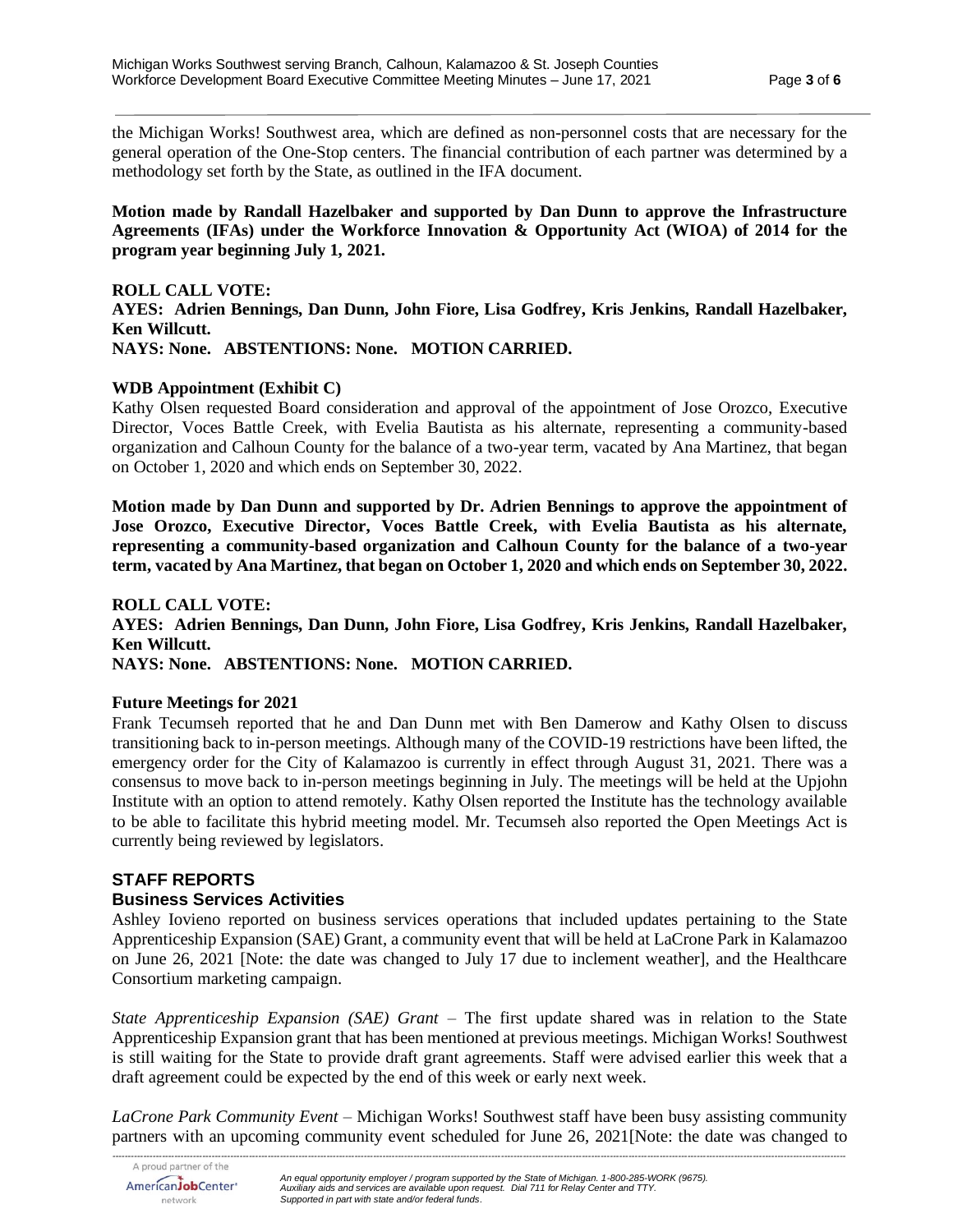July 17 due to inclement weather] in Kalamazoo at LaCrone Park. This event will feature a 3-on-3 basketball tournament, activities and games for kids, and a career fair. Paula Kizer a member of the Business Services Team, has been busy recruiting employers for the onsite career fair portion while other staff have been preparing for onsite resume assistance and a Michigan Works! Southwest table at the event. The career fair will be held from 2:30 to 5:30 p.m. Will Atkinson, who recently joined the Michigan Works! Southwest team, has been leading the way organizing staff participation for the event. This event has a long list of supporters and sponsors with the Kalamazoo Department of Public Safety (KDPS), the Douglass Community Association, the City of Kalamazoo, and the National Police Athletic/Activities League leading the way in planning.

*Healthcare Consortium Marketing Campaign* – Staff recently received data related to the Marketing Campaign conducted though the work of the Healthcare Consortium earlier this year. The campaign involved a combination of digital, social, radio and website ads used to educate the public on the possible pathways they could take within Healthcare. Stats included an 89% completion rate on Spotify which means the percentage the ad was played to the end and was not skipped. She noted this is considered a high completion rate, and it performed that way for two months. Regarding some of the targeted digital ads, the reach and frequency were both very high. There were 374 actions taken between clicks to the ad and website viewthroughs. She explained that this means people saw the ad and did not click it, but then typed in the website themselves. This shows that individuals had enough interest to remember the site and to look it up. She noted that a lot of times when people click on an ad and it leads to the website, they click off the website quickly. This was not the case for the targeted digital ads in this campaign. Overall, there were very high clicks on the platforms - 721 in March and 672 in April. These results will also be shared with the Healthcare Consortium.

## **Labor Market Information** *(Exhibit D)*

**Michigan's Labor Market News –** Ms. Bibb reported the focus of the June issue [of Michigan's Labor](https://milmi.org/Portals/198/publications/News/LMN/LMN_0621.pdf?ver=2021-06-04-131855-457)  [Market News](https://milmi.org/Portals/198/publications/News/LMN/LMN_0621.pdf?ver=2021-06-04-131855-457) is on youth which highlights labor market developments for teens and young adults. The featured article titled Michigan Youth Labor Market Trends (pg. 16) highlights labor force trends, education, industries, and occupations for the youth population. The featured Map of the Month (pg. 15) illustrates how youth unemployment rates have changed nationally between 2019 and 2020. The link was posted in the meeting chat and will be sent in a follow-up email to attendees.

The Michigan unemployment average is 4.9% and the national average is 6.1%. Unemployment rates in the Michigan Works! Southwest four-county area range from 4.5% to 6.0%.

**Job Demand Dashboard** - Ms. Bibb reported the [Job Demand Dashboard for Region 8](https://app.powerbigov.us/view?r=eyJrIjoiOTc1OWQ5OWItODVmYi00Y2IyLWExMjYtYjkzOTc0OWZlMTcwIiwidCI6ImQ1ZmI3MDg3LTM3NzctNDJhZC05NjZhLTg5MmVmNDcyMjVkMSJ9&pageName=ReportSection3ea51ac6802356c9f464) continues to show a steady increase in job postings. The top occupations showing up on the list are Registered Nurses (RNs), retail salespeople, and frontline supervisors. Following the meeting, the link to the Job Demand Dashboard will also be sent via email to attendees.

**Burning Glass Analytics and Real Time Jobs Data** *(Exhibit D) -* In addition to the verbal report, the website link to the labor market reports generated from Burning Glass Analytics and Real Time Jobs Data *(Exhibit D)* that identified top detailed occupations, skills greatest in demand, and employers with the most job openings in Prosperity Region 8, Michigan Works! Southwest, and each of the four counties in the Michigan Works! Southwest Area for the period April 1 through May 31, 2021 was included in the agenda packet notice.

## **Operations Update**

**Service Center Update** – Ms. Bibb reported it was announced at last month's meeting that Michigan Works! Southwest would be moving to phase 3 of the reopening plan which meant that on June 1, 2021, in-person services were made available by appointment while virtual services continued to be provided. Staff are now anticipating and planning to move into phase 5 on July 1. This means that the Michigan Works! Southwest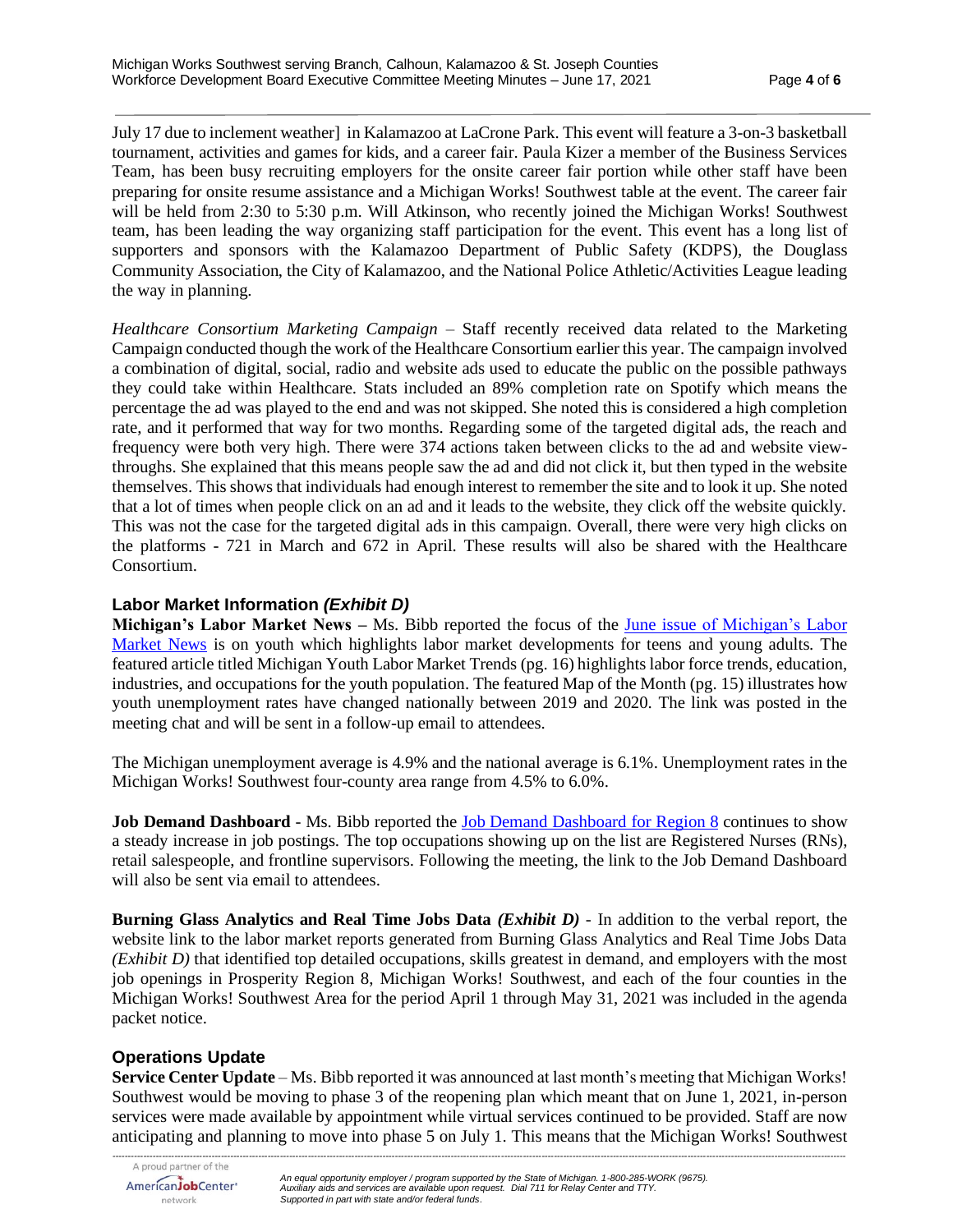service centers will be fully open to the public, for walk-ins with standard operating hours. The situation will be monitored, and changes made as needed. As staff transition, ongoing assessment will occur to determine what services will continue to be offered virtually, based on customer needs. During the past 15 months, staff learned that virtual services are very beneficial for some customers as it removes some of the barriers to accessing services. Staff are also aware that in-person services are a preference for some customers. Staff anticipate continued learning as they navigate back to being open.

**Success Story** – Ms. Bibb reported the Employer Resource Networks® hold bi-monthly meetings. Typically, guest speakers are invited, or programs are planned that are informative and beneficial to the employers in that network. Recently, staff collaborated with the United Way of the Battle Creek and Kalamazoo Region for one of those meetings and United Way staff presented information pertaining to the ALICE report to a group of employers in the network. She explained that ALICE, is an acronym for Asset Limited, Income Constrained, Employed, and is a way of defining and understanding the struggles of households that earn an income above the federal poverty level, but not enough to afford a bare-bones household budget. Following the meeting, one of the employers reached out to our lead success coach to let them know that based on that presentation, the company had decided to increase their wages immediately. The company planned to raise their entry level wages that ranged from minimum wage to around \$11.00 per hour to a starting wage of \$14.00 per hour. The company also reported that their waitstaff wages were being raised from \$3.75 per hour plus tips to \$7.00 per hour plus tips. These wage increases are a significant change for the company's employees and their families. This success was being shared because, while members may hear about this story through other avenues, the role Michigan Works! Southwest played in making this happen may not always be shared with the story.

# **Director's Report** *(Exhibit E)*

Jakki Bungart-Bibb reported on the Director's Report (Exhibit E) that was emailed to members prior to the meeting.

*Federal Workforce Updates -* Department of Labor Secretary Marty Walsh provided testimony to Capitol Hill on the Administration's workforce priorities. Core principles of WIOA Reauthorization from Secretary Walsh included:

- Aligning with key proposals outlined in the American Jobs Plan;
- Expanding access to quality training and services aligned to quality jobs;
- Establishing a new Workforce Innovation Network of Statistics, or WINS, at the Department of Labor, which would have stronger authority to collect and disseminate performance data; and
- Supporting demonstrations that allow American Job Centers (AJCs) to co-locate and offer services to job seekers at libraries, community-based organizations, and educational institutions to provide services traditionally offered at AJCs. She noted that locally AJCs are called Michigan Works! service centers.

The Administration also expressed strong support for efforts to reauthorize Trade Adjustment Assistance (TAA), which has a sunset provision that goes into effect on July 1, 2021.

*American Rescue Plan -* The Upjohn Institute and Michigan Works! Southwest have been working with local and state officials on planning for the use of American Rescue Plan funding. Staff are in the process of developing a webinar and materials that will help communities explore ways to spend the funding.

*Michigan Works! Association -* The new Association board will meet for the third time next Thursday, June 24, 2021. Members will be assigned to new committees and will receive an update on the CEO search. Election of Officers will occur at the August Board meeting.

# **OLD BUSINESS**

None.